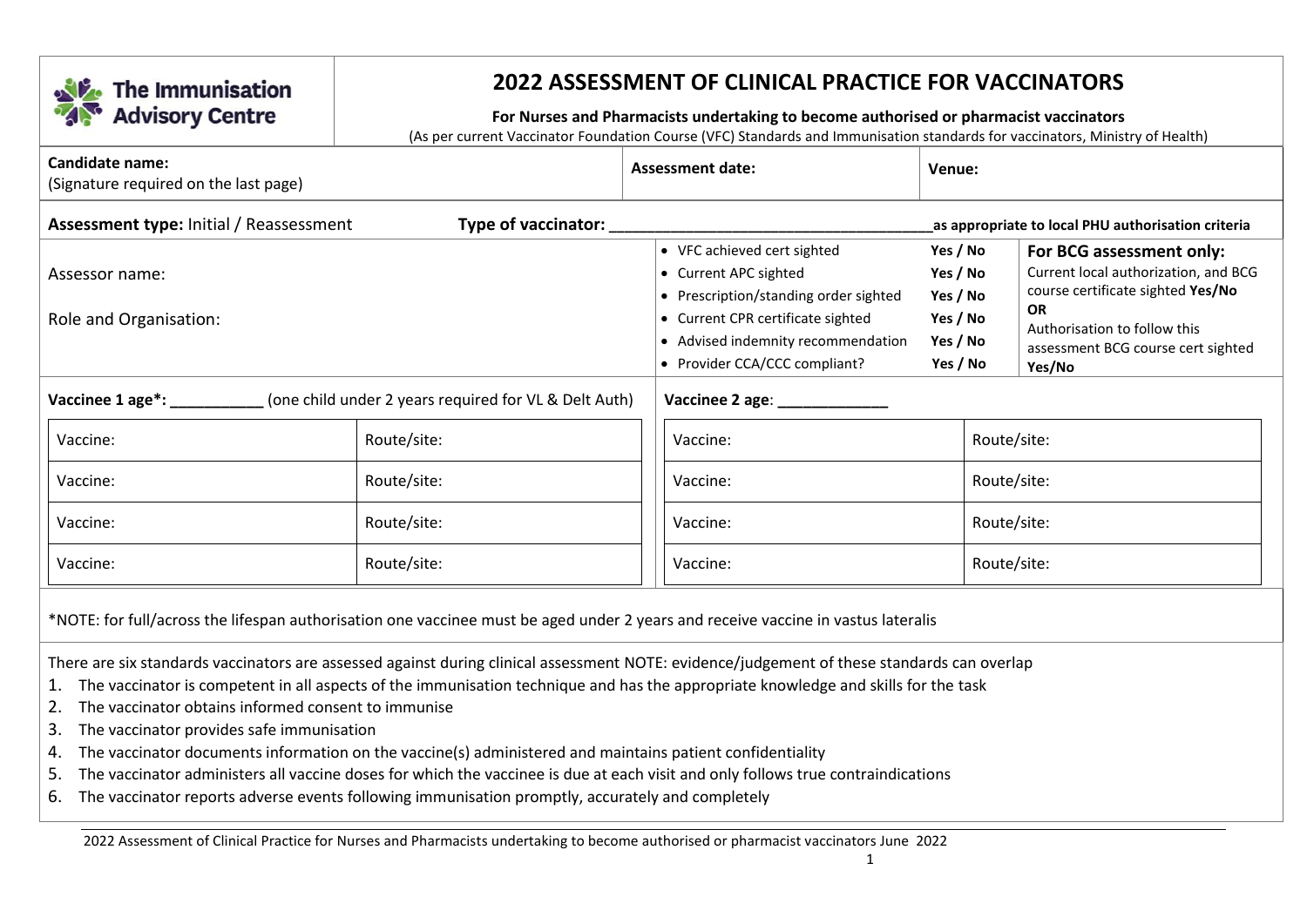| Evidence/Judgement                                                                                                                 | <b>Comments</b>                                                                                                   | $\mathsf{C}$ | <b>NA</b> | <b>NYC</b> |
|------------------------------------------------------------------------------------------------------------------------------------|-------------------------------------------------------------------------------------------------------------------|--------------|-----------|------------|
| <b>Section One:</b><br>Standard 3 The vaccinator provides safe immunisation                                                        |                                                                                                                   |              |           |            |
| The vaccinator demonstrates management of:                                                                                         |                                                                                                                   |              |           |            |
| Providing an appropriate venue, including privacy, space for family/whanau, breastfeeding<br>$\bullet$                             |                                                                                                                   |              |           |            |
| mother                                                                                                                             |                                                                                                                   |              |           |            |
| Adverse Events following Immunisation (AEFI) & can differentiate between anaphylaxis and<br>$\bullet$                              |                                                                                                                   |              |           |            |
| other reactions.                                                                                                                   |                                                                                                                   |              |           |            |
| Onsite emergency equipment including how often is it checked and documented?<br>$\bullet$                                          |                                                                                                                   |              |           |            |
| The Cold chain and has access to appropriate national standards.<br>$\bullet$                                                      |                                                                                                                   |              |           |            |
| Cold chain breaches, initial steps and who to contact.<br>$\bullet$                                                                |                                                                                                                   |              |           |            |
| Safe vaccination environment. Access to sharps bins, hand hygiene, infection, prevention and<br>$\bullet$                          |                                                                                                                   |              |           |            |
| control processes.                                                                                                                 |                                                                                                                   |              |           |            |
| The vaccinator is aware of staffing requirements to provide vaccination services.                                                  |                                                                                                                   |              |           |            |
| Standard 6 The vaccinator reports adverse events following immunisation promptly, accurately and completely<br><b>Section Two:</b> |                                                                                                                   |              |           |            |
| The vaccinator is able to manage adverse events following immunisation and can describe:                                           |                                                                                                                   |              |           |            |
| What AEFI require reporting.<br>$\bullet$                                                                                          |                                                                                                                   |              |           |            |
| How AEFI are reported and who else should be informed of the event.<br>$\bullet$                                                   |                                                                                                                   |              |           |            |
| How to access the CARM form.<br>$\bullet$                                                                                          |                                                                                                                   |              |           |            |
| Who can report adverse events to CARM.<br>$\bullet$                                                                                |                                                                                                                   |              |           |            |
| Where the AEFI are recorded e.g. Well Child Tamariki Ora Book, GP, vaccinator records<br>$\bullet$                                 |                                                                                                                   |              |           |            |
| <b>Section Three:</b>                                                                                                              | Standard 5 The vaccinator administers all vaccine doses due at each visit and only follows true contraindications |              |           |            |
| Prior to vaccinating the vaccinator:                                                                                               |                                                                                                                   |              |           |            |
| Undertakes an appropriate pre-vaccination clinical assessment/check & identifies supporting                                        |                                                                                                                   |              |           |            |
| resources.                                                                                                                         |                                                                                                                   |              |           |            |
| Determines the current health status of vaccinee.<br>$\bullet$                                                                     |                                                                                                                   |              |           |            |
| Enquires about reactions to previous immunisations and identifies true contraindications,<br>$\bullet$                             |                                                                                                                   |              |           |            |
| including in relation to live attenuated vaccines (LAV)                                                                            |                                                                                                                   |              |           |            |
| Confirms immunisation history (including date of last immunisation event), demonstrates<br>$\bullet$                               |                                                                                                                   |              |           |            |
| status query done (as appropriate to setting).                                                                                     |                                                                                                                   |              |           |            |
| Describe catch-up immunisation planning including knows the spacing between two LAV or<br>$\bullet$                                |                                                                                                                   |              |           |            |
| between vaccines with same antigens, what resources are available & who to contact for                                             |                                                                                                                   |              |           |            |
| support.                                                                                                                           |                                                                                                                   |              |           |            |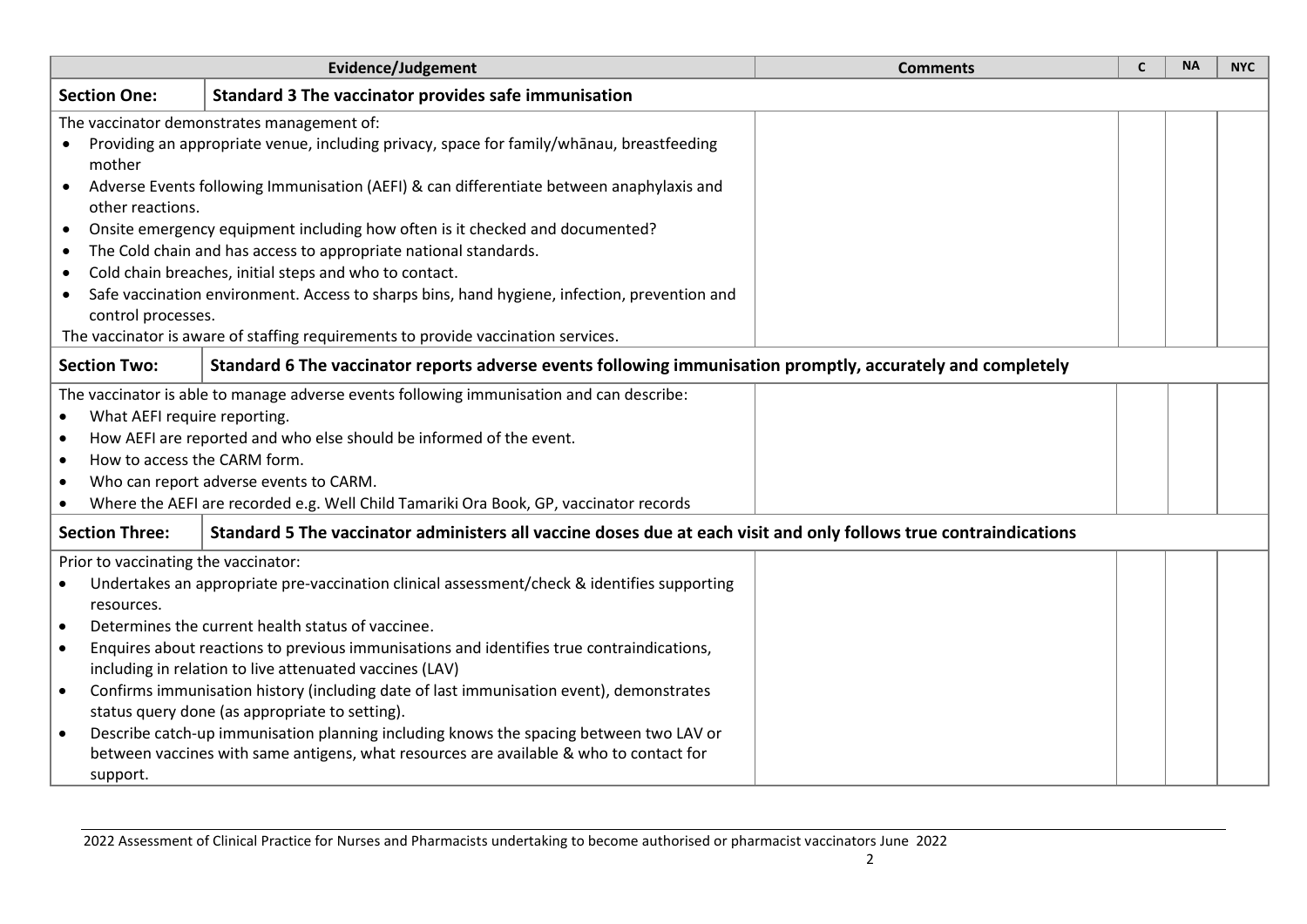|                                                                                                                                                              | <b>Evidence/Judgement</b>                                                                                                                                                                                                                                                                                                                                                                                                                                                                                                                                                                                                                                                                                                                                                    | <b>Comments</b> | <b>NA</b> | <b>NYC</b> |
|--------------------------------------------------------------------------------------------------------------------------------------------------------------|------------------------------------------------------------------------------------------------------------------------------------------------------------------------------------------------------------------------------------------------------------------------------------------------------------------------------------------------------------------------------------------------------------------------------------------------------------------------------------------------------------------------------------------------------------------------------------------------------------------------------------------------------------------------------------------------------------------------------------------------------------------------------|-----------------|-----------|------------|
| <b>Section Four:</b>                                                                                                                                         | Standard 2 The vaccinator obtains informed consent to immunise                                                                                                                                                                                                                                                                                                                                                                                                                                                                                                                                                                                                                                                                                                               |                 |           |            |
| The vaccinator:<br>and document.<br>$\bullet$<br>and discuss as appropriate.<br>$\bullet$<br>appropriate.<br>$\bullet$<br>$\bullet$<br>provided<br>$\bullet$ | Obtains consent for each immunisation episode from the individual/parent/guardian/whānau<br>Assesses individual/parent/guardian knowledge of vaccine preventable diseases and immunity<br>Provides written and verbal information about diseases and risks/benefits of the vaccines as<br>Demonstrates how to access interpreting services.<br>Picks up on cues, concerns, encourage questions, and allow time to reflect on information<br>Explains required processes for National Immunisation Register including option for opt off.<br>Explains the information required to be discussed if vaccinations are declined.                                                                                                                                                  |                 |           |            |
|                                                                                                                                                              | Explains rationale for post immunisation wait and rationale for variations.                                                                                                                                                                                                                                                                                                                                                                                                                                                                                                                                                                                                                                                                                                  |                 |           |            |
| <b>Section Five:</b>                                                                                                                                         | Standard 1 The vaccinator is competent in the immunisation technique and has the appropriate knowledge and skills for the task                                                                                                                                                                                                                                                                                                                                                                                                                                                                                                                                                                                                                                               |                 |           |            |
| The vaccinator:<br>preparation.<br>route.<br>$\bullet$<br>$\bullet$<br>$\bullet$<br>vaccine).                                                                | Uses clean technique in preparing and administering the vaccine including hand hygiene.<br>Checks the correct vaccine, visual appearance, the expiry date & demonstrates correct vaccine<br>Administers the correct vaccines for the age and history of the vaccine recipient.<br>Chooses the appropriate needle size, gauge and route for the vaccines including subcutaneous<br>Instructs the individual on how to position for safe and comfortable vaccination event (if<br>parent/caregiver how to hold infant or child securely and comfortably).<br>Demonstrates correct site selection.<br>Follows appropriate strategies for mitigation of vaccination pain and distress.<br>Safe disposal of needles/syringes/vaccine applicators/vaccines and spillages (blood or |                 |           |            |
| <b>Section Six:</b><br>Standard 4 The vaccinator documents information on the vaccine(s) administered and maintains patient confidentiality                  |                                                                                                                                                                                                                                                                                                                                                                                                                                                                                                                                                                                                                                                                                                                                                                              |                 |           |            |
|                                                                                                                                                              | Full, clear, and comprehensive documentation as per standard 4.3 is entered onto correct<br>digital platform as per requirements for vaccines administered.                                                                                                                                                                                                                                                                                                                                                                                                                                                                                                                                                                                                                  |                 |           |            |

2022 Assessment of Clinical Practice for Nurses and Pharmacists undertaking to become authorised or pharmacist vaccinators June 2022